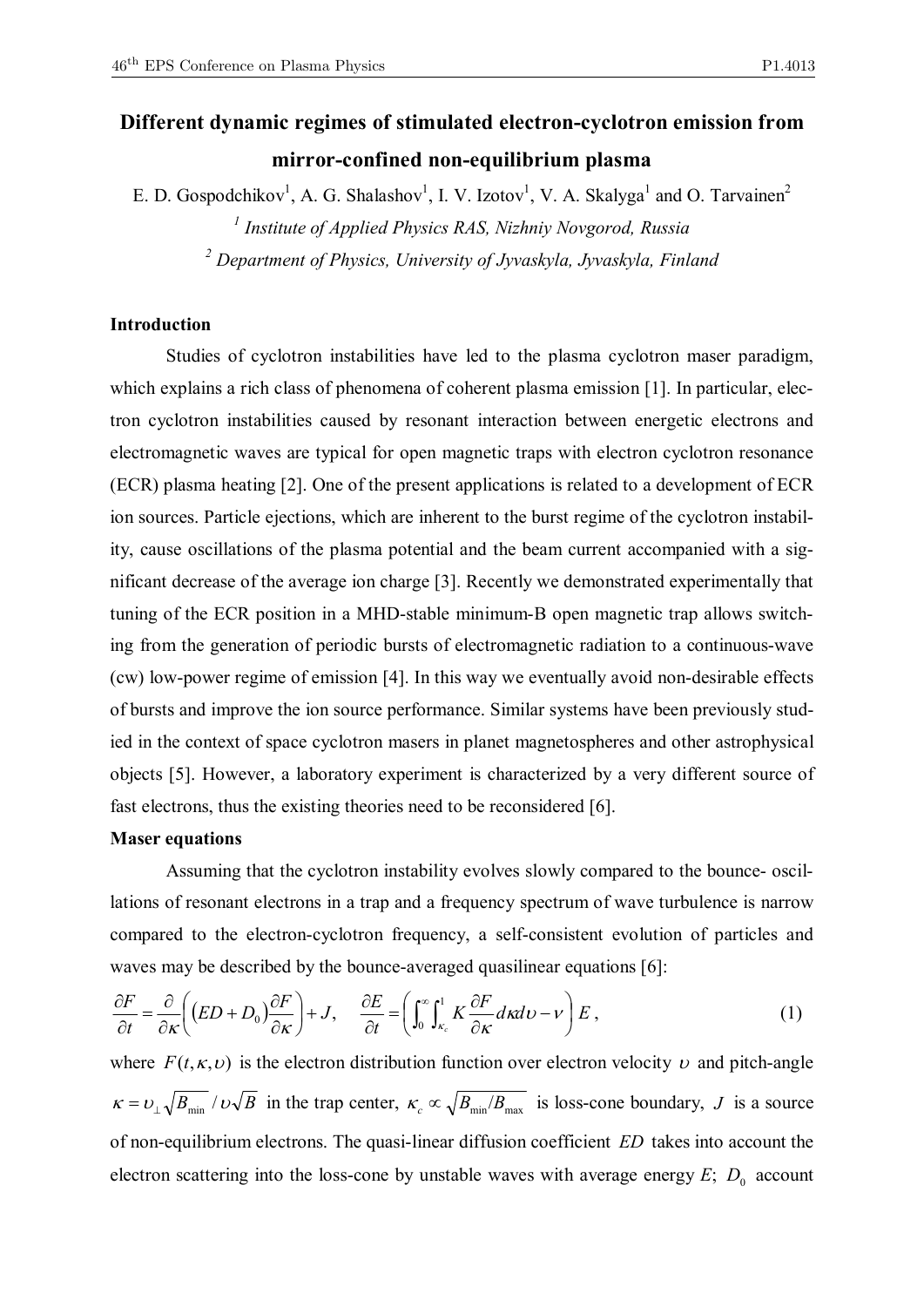for other mechanism of electron losses such as Coulomb collisions, for simplicity we assume  $D_0 = E_0 D$ . The wave energy  $E(t)$  is determined from the balance equation, in which the instability grow rate is proportional to  $\partial F / \partial \kappa$ , and  $\nu$  stands for wave dissipation rate.

One can seek a solution of (1) as series over eigenmodes  $\phi_n(\kappa)$  of the quasilinear operator. To be definite, we consider the strongest interaction case with the extraordinary wave at the fundamental ECR harmonic, then  $D/\kappa \approx const$  and  $K/v^4\kappa^2 \approx const$ . Introducing

$$
\int_0^\infty F \nu^4 d\nu = \sum_n f_n(t) \phi_n(\kappa), \quad \int_0^\infty J \nu^4 d\nu = \sum_n j_n(t) \phi_n(\kappa), \quad \frac{\partial}{\partial \kappa} \left( D \frac{\partial \phi_n}{\partial \kappa} \right) = -\mu_n \phi_n, \tag{2}
$$

one can rewrite equations (1) as an infinite set of ordinary differential equations [4]:

$$
\frac{df_n}{dt} = j_n - \mu_n (E + E_0) f_n, \quad \frac{dE}{dt} = \left( \sum_n k_n f_n - \nu \right) E,
$$
\n(3)

To determine source *J* of non-equilibrium particles let us consider resonant electrons heated by an external monochromatic radiation under ECR condition. Due to interaction with the heating waves, such electrons redistribute along the curves of quasilinear diffusion,  $2\gamma - \nu_\perp^2 \gamma/c^2$  = const, where  $\gamma$  is the relativistic factor and  $\nu_\perp$  is calculated at the position of "cold" ECR. Assuming that the electrons accelerated from very low energy, they all belong to the same curve  $2\gamma - \nu_{\perp}^2 \gamma / c^2 \approx 2$ : we obtain some universal relation  $\kappa^2 = 2B_{\min}/(1+\gamma)B_{ECR}$ between the electron pitch angle and energy. At some  $\kappa^*$  this curve crosses another line corresponding to quasilinear diffusion induced by excited unstable waves. Apparently such crossing may be treated as  $\delta$ -like distribution over pitch-angles, i.e.  $j_n = J_0 \phi_n(\kappa^*)$ . Thus, laboratory plasma masers are characterized by a source with a broad spectrum over  $\phi_n$  allowing simultaneous excitation and interaction of many eigenmodes in (3).

## **Dynamic regimes: theory and experiment**

In spite of high dimension, equations (3) have only two steady-state solutions: one corresponding zero wave energy, i.e. a regime with no maser generation, and one corresponding to non-zero wave energy, i.e. a regime of cw generation. Switching between these two modes can be demonstrated even if only one mode  $n = 1$  is taken into account in (2). One can easily find a bifurcation criterion for such system: if  $j_1 k_1 > v \mu_1 E_0$  then the zero-wave-solution becomes unstable while the second solution corresponds to a stable regime of stationary generation.

The situation becomes less trivial when we take into account other modes. It is possible that both stationary solutions are linearly unstable, then, from topological considera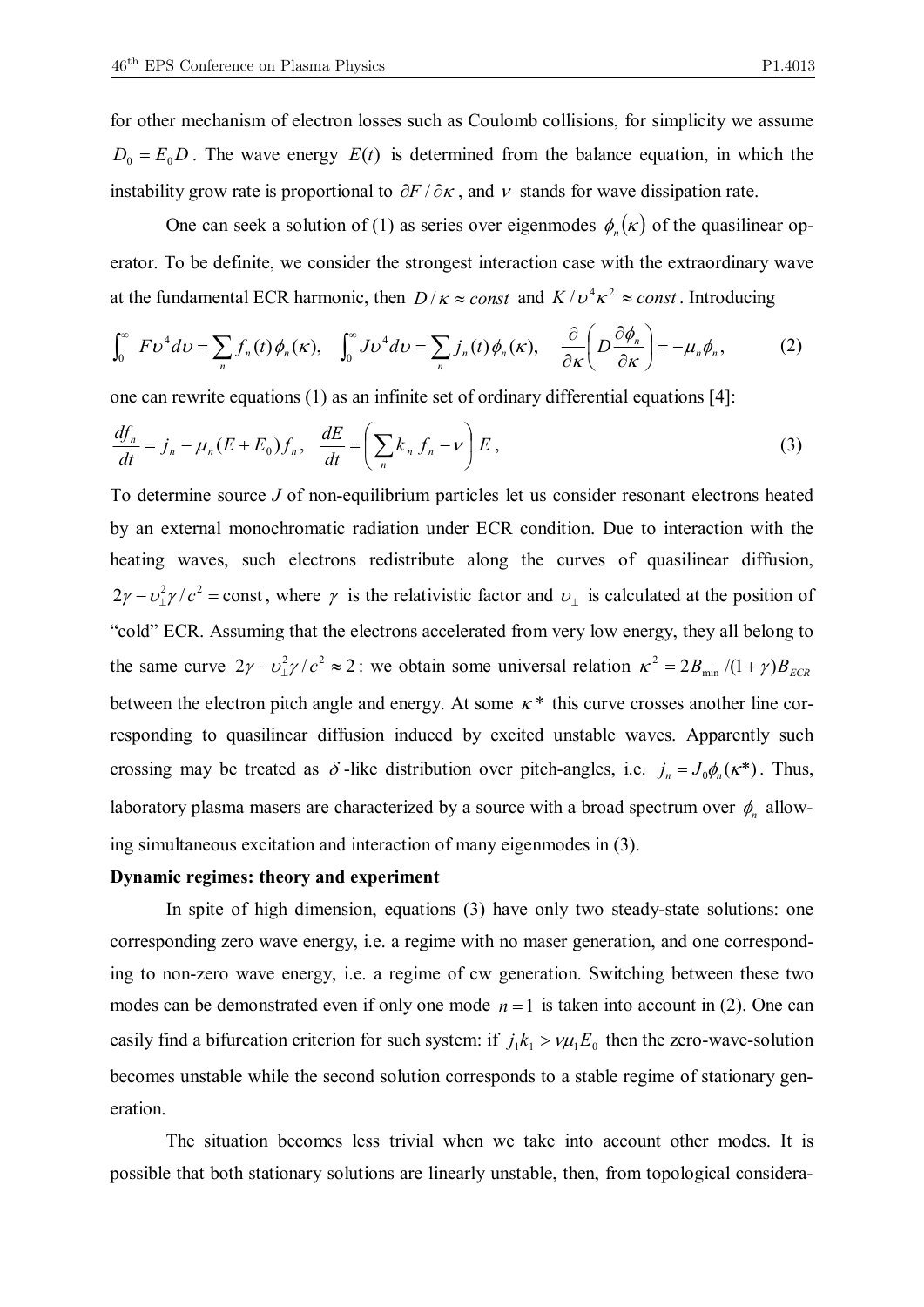tions, our system must have a stable limit cycle corresponding to a regime of burst generation. The simplest case of such behavior may be studied within the adiabatic approximation,  $df_n/dt = 0$  for all  $n \ge 2$ , which is justified by a fast growth of  $\mu_n$  with the mode number  $(\mu_2 \approx 10\mu_1, \mu_n \propto n^2)$ . We again may consider the only differential equation for  $f_1$  assuming  $f_n \approx j_n E / \mu_n$  for  $n \ge 2$ . Then, the condition for the existence of a stable limit cycle can be found as  $k_1 j_1 > 0$  and  $\sum_{n \ge 2} k_n j_n / \mu_n < 0$ . Physically this condition implies that the burst regime is realized when the lowest (non-adiabatic) mode is destabilizing for waves while all higher (adiabatic) modes act as a non-linear absorber [4].

Next, we may consider first  $n^*$  modes as non-adiabatic, assuming  $f_n \approx j_n E / \mu_n$  for  $n > n^*$ . This generalization is needed to describe the case of "weak quasilinear diffusion" which corresponds to limited strength of source *J* typical for a laboratory experiment. The boundary  $n^*$  between adiabatic and non-adiabatic modes may be determined selfconsistently using the following condition:  $j_1 k_1 / \nu \approx \mu_1^2 / \mu_{n*}^2 \propto (n^*)^{-4}$ 2  $j_1 k_1 / \nu \approx \mu_1^2 / \mu_{n^*}^2 \propto (n^*)^{-4}$  [6]. For  $n^* > 1$  one more bifurcation is possible, namely, a pair birth of stable and unstable limit cycles while the stability of the stationary point of the system does not change. Physically this may be understood as follows. During the developed burst regime, there is a deep modulation of the wave power  $E(t)$ , the system spends much of the time in a state where  $E$  is close to its minimum value and the quasi-linear diffusion is weakened. In this case, the effective boundary between the adiabatic and nonadiabatic modes is defined from  $j_1 k_1 / v \approx \mu_1 / \mu_{n*} \propto (n^*)^{-2}$ , i.e. it shifts towards larger mode numbers and, as a consequence, Lyapunov's exponent for (3) can change sign. The range of parameters where it happens corresponds to the unstable limit cycle. The described set of bifurcations is illustrated in figure 1 which shows the results of numerical solution of system (3) for different values of the control parameter  $\kappa^*$ . One can see a hysteresis typical for "hard birth" of two limit cycles. The stable limit cycle corresponding to the burst regime merges with the unstable one and disappears at  $\kappa^* = 0.88$ , as a result, the system abruptly switches from burst to cw regime *for increasing*  $\kappa^*$ . The region of attraction of a stationary point collapses to zero and the stationary point becomes unstable at  $\kappa^*$  = 0.835, as a result, the system abruptly switches from cw to burst regime at this point *for decreasing*  $\kappa^*$ . More details may be found in [6].

Recently the predicted hysteresis dynamics was found experimentally at the JYFL Ion Source (University of Jyvaskyla). In experiment we control the dynamic regimes by varying the source strength *J* determined by the ECRH power supporting the discharge and parameter